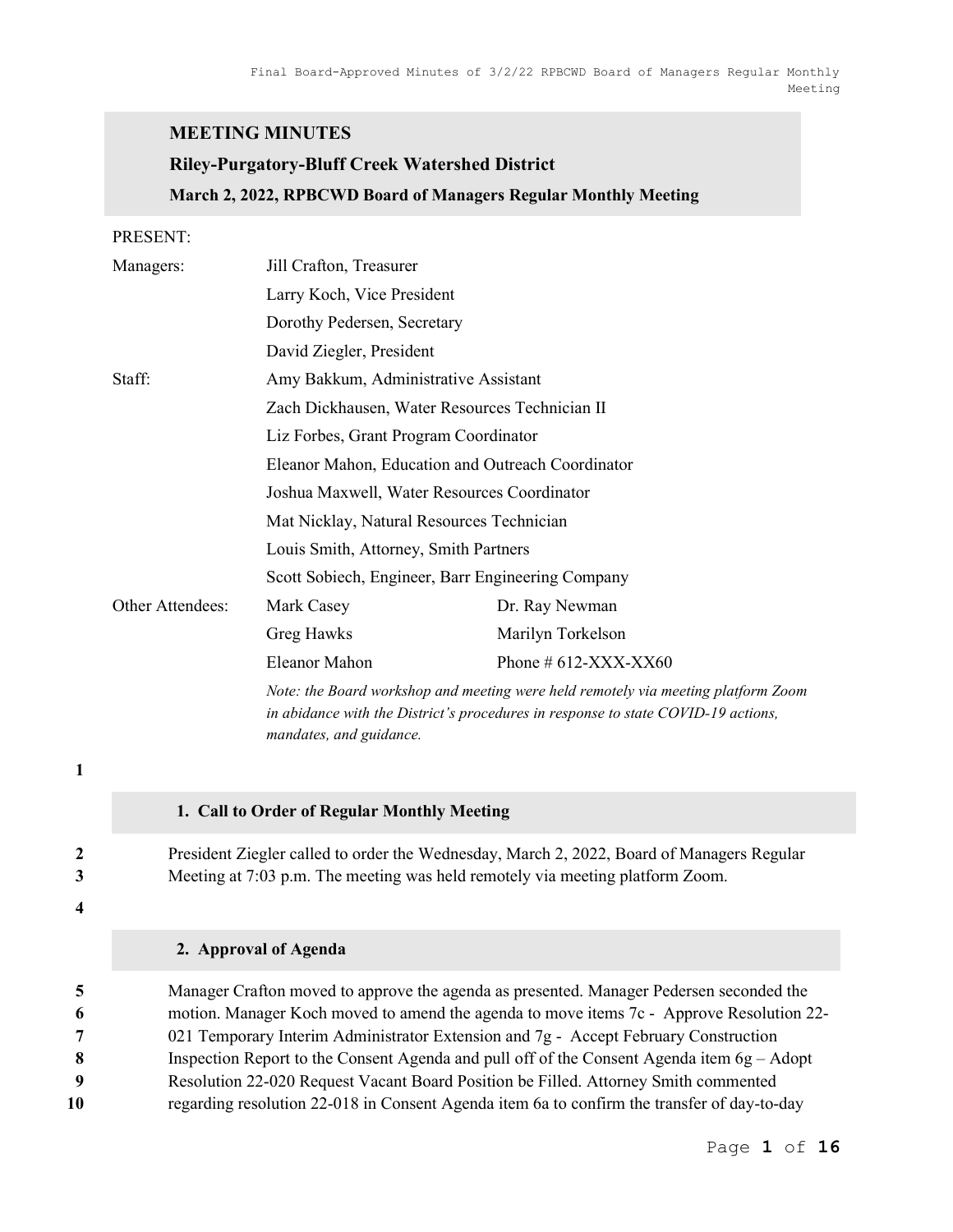- 11 banking from Old National to US Bank, staff just heard this afternoon from Old National Bank 12 that it would like a resolution that the District would like to close its accounts at Old National 13 Bank. Attorney Smith asked the Board to adopt a resolution authorizing the closing of the 14 District's accounts at Old National Bank.
- 
- 15 Manager Koch move to pull item 6a Approve Resolution 22-018 Confirming Transfer of Day-
- 16 to-Day Banking from Old National Bank to US Bank from the Consent Agenda. Managers
- 17 Pedersen and Crafton accepted all of Manager Koch's friendly amendments.
- 18 Temporary Interim Administrator Sobiech recommended the Board pull item 7k Approve Final 19 Reconciliation of 2021 Budget - off the agenda and move to future meeting. Managers Pedersen 20 and Crafton agreed to the friendly amendment.
- 21 Upon a roll call, the motion carried 4-0 as follows:
- 22

| Manager  | Action |
|----------|--------|
| Crafton  | Aye    |
| Koch     | Aye    |
| Pedersen | Aye    |
| Ziegler  | Aye    |

# 3. Matters of General Public Interest

24 No matters of general public interest were raised.

25

32

# 4. Reading and Approval of Meeting Minutes

# 26 a. February 2, 2022, RPBCWD Board of Managers Regular Monthly Meeting

27 Manager Koch moved to approve the minutes of the February 2, 2022, Board of Managers 28 **28** Regular Meeting. Manager Crafton seconded the motion. Manager Crafton noted an edit 29 on line 22 to correct the spelling of Lake Riley and on line 240 to correct the spelling of 30 the name Sorensen. Managers Koch and Crafton accepted the edits as friendly 31 amendments. Upon a roll call vote, the motion carried 4-0:

| Manager | Action |
|---------|--------|
| Crafton | Aye    |
| Koch    | Aye    |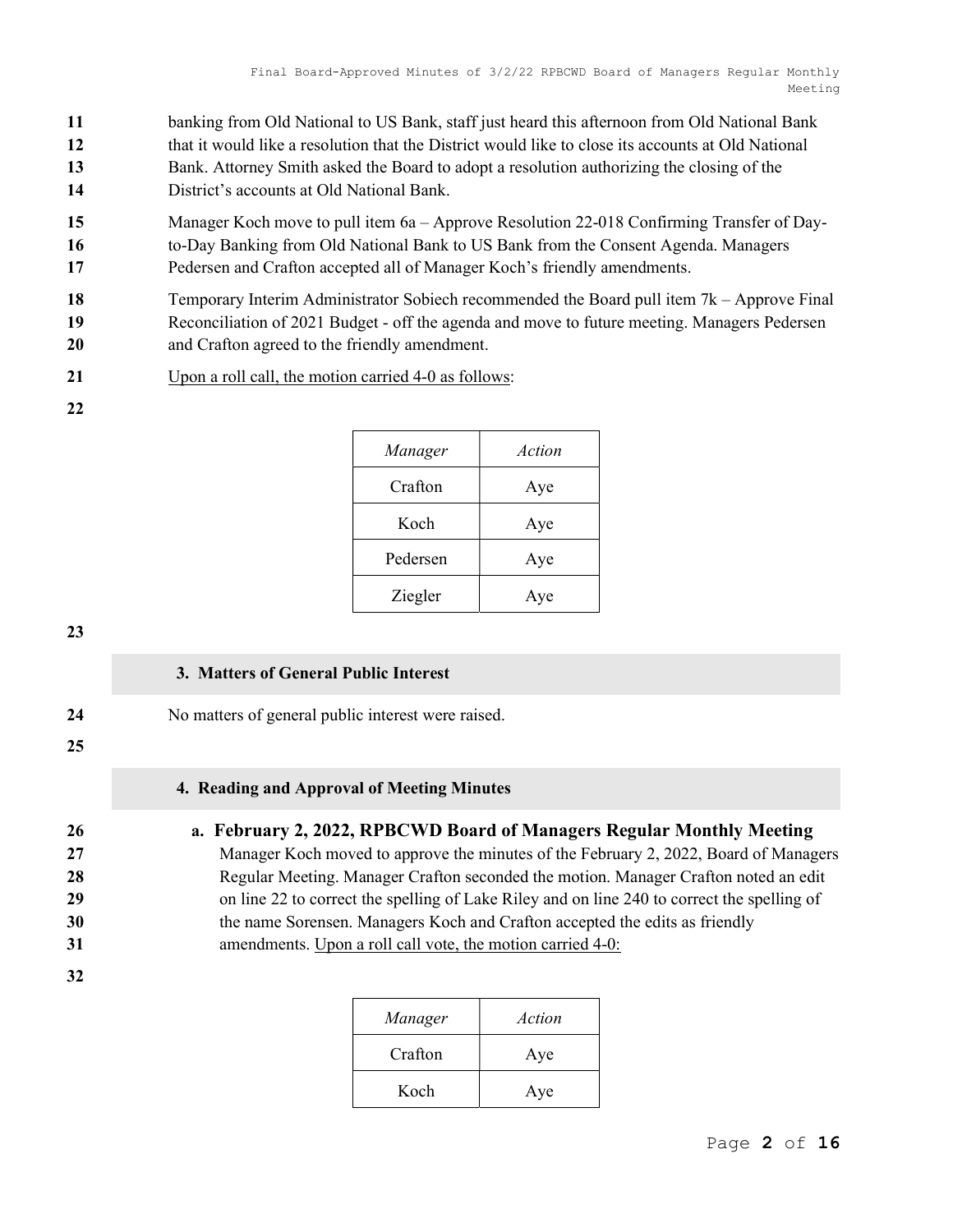| Pedersen | Aye |
|----------|-----|
| Ziegler  | Aye |

# 34 b. Board of Managers February 9 Continuation of February 2, 2022, Regular 35 Meeting

36 Manager Pedersen moved to accept the minutes of the February 9<sup>th</sup> continuation of the February 2, 2022, regular meeting. Manager Crafton seconded the motion. Manager Crafton noted a correction on line 155 to replace the word "commenting" with "commented." Managers Crafton and Manager Pedersen agreed to the friendly amendment.

# 41 Upon a roll call vote, the motion carried 4-0 as follows:

| Manager  | Action |
|----------|--------|
| Crafton  | Aye    |
| Koch     | Aye    |
| Pedersen | Aye    |
| Ziegler  | æ      |

#### 43

42

# 5. CAC

| 44 | a. Report and CAC Minutes                                                                   |
|----|---------------------------------------------------------------------------------------------|
| 45 | Ms. Torkelson reported the CAC discussed and supports the Board's idea of bringing in a     |
| 46 | GreenCorps member to work with the District. She said the CAC passed a motion that a        |
| 47 | study be implemented to identify and list all ecologically valuable and/or fragile areas in |
| 48 | the watershed with the aim of protecting and preserving those areas from development        |
| 49 | and for the education of the general public including developers, homeowners, and           |
| 50 | individuals.                                                                                |
| 51 | President Ziegler directed staff to add this topic as a discussion item on a future Board   |
| 52 | meeting agenda.                                                                             |
| 53 | Manager Pedersen said she is in support of the CAC's motion. Manager Koch asked staff       |
| 54 | to come up with thoughts, including pros and cons, on how such an effort could be           |
| 55 | addressed and to bring the information to the Board. Manager Crafton suggested staff        |
| 56 | reach out to the Lower Minnesota River Watershed District for insights and information.     |
| 57 | Manager Pedersen suggested looking at research conducted by the Freshwater Society.         |
| 58 | Manager Koch said he is in favor of staff finding existing sources of information and       |
|    |                                                                                             |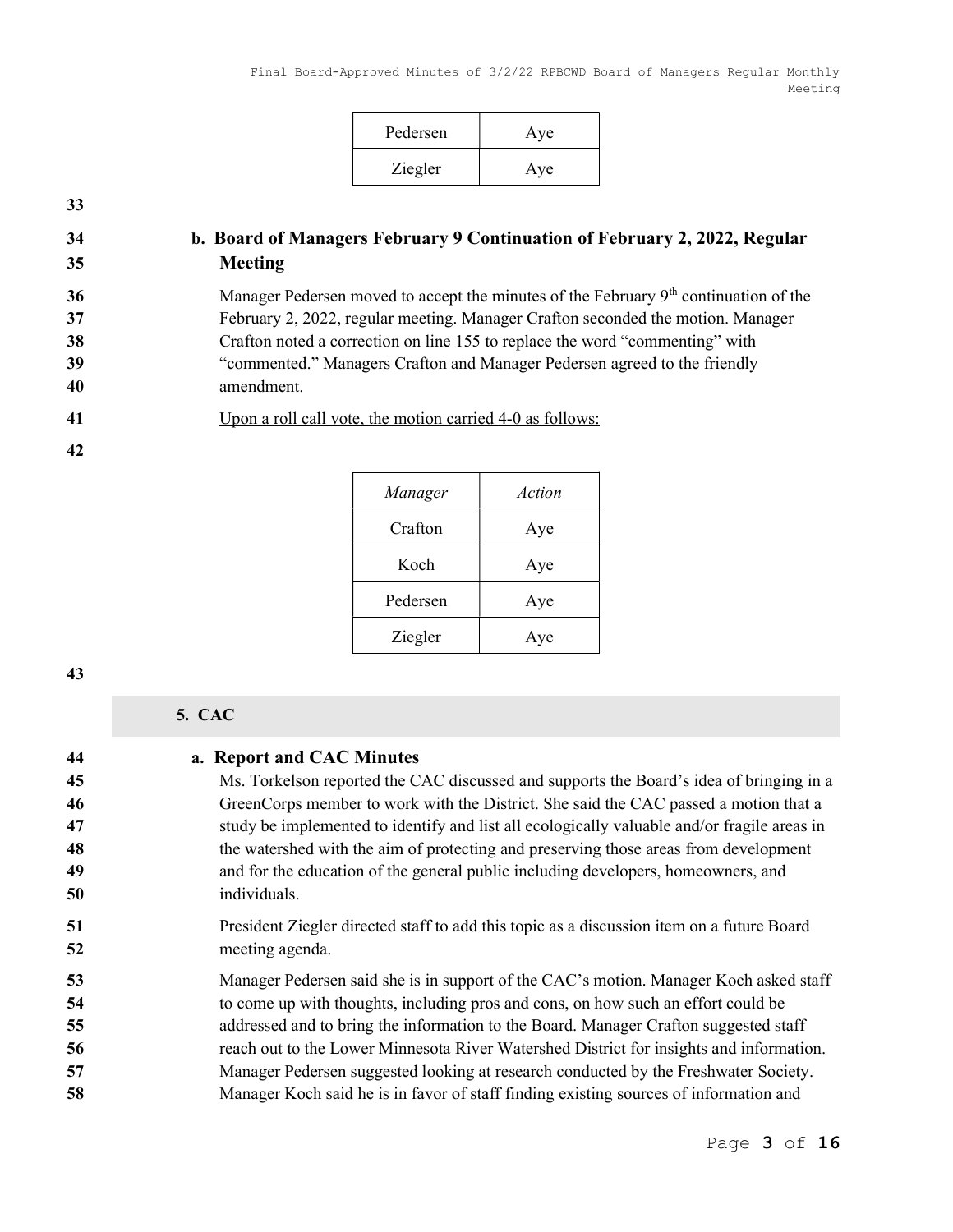building upon that instead of starting from scratch.

# b. Confirm Board Representative for March 21st CAC Meeting

#### 62 Manager Crafton stated she will be the Board representative at the CAC's March  $21<sup>st</sup>$ meeting.

# 6. Consent Agenda

Manager Koch moved to approve the resolutions set forth in the Consent Agenda. Manager Pedersen seconded the motion. President Ziegler confirmed the items on the Consent Agenda include items b, c, d, e, f, and Action Items c and g.

Attorney Smith said regarding the two permits on the Consent Agenda, there is an overlying resolution that was prepared as part of this agenda item, and the staff report already has one prepared, and he recommends the Board use the one prepared as part of the staff report as it is more specific for those permits, and it would be good to be clear on what the Board is approving.

Attorney Smith said regarding the Consent Agenda item for Permit 2020-061, the District makes it clear that the application of the District's rules is dependent upon the City's assumption that the street and associated infrastructure to be constructed that the City will take that responsibility. He said the Board wants to make clear this is a condition of the permit rule that the City take on that responsibility.

Manager Koch moved to amend the meeting agenda to pull from the Consent Agenda item 6d – Approve Permit 2020-061 Purgatory Creek  $2<sup>nd</sup>$  Addition as Presented in the Proposed Board Action Section of the Permit Review Report and to add it as an Action Item. He said in his motion to approve the Consent Agenda he did intend to include approving the proposed Board actions set forth in those items. Manager Crafton seconded the motion. Upon a roll call vote, the motion carried 4-0 as follows:

| Manager  | Action |
|----------|--------|
| Crafton  | Aye    |
| Koch     | Aye    |
| Pedersen | Aye    |
| Ziegler  | Ave    |

85 Upon a roll call vote, the motion to approve the Consent Agenda as revised carried 4-0 as follows: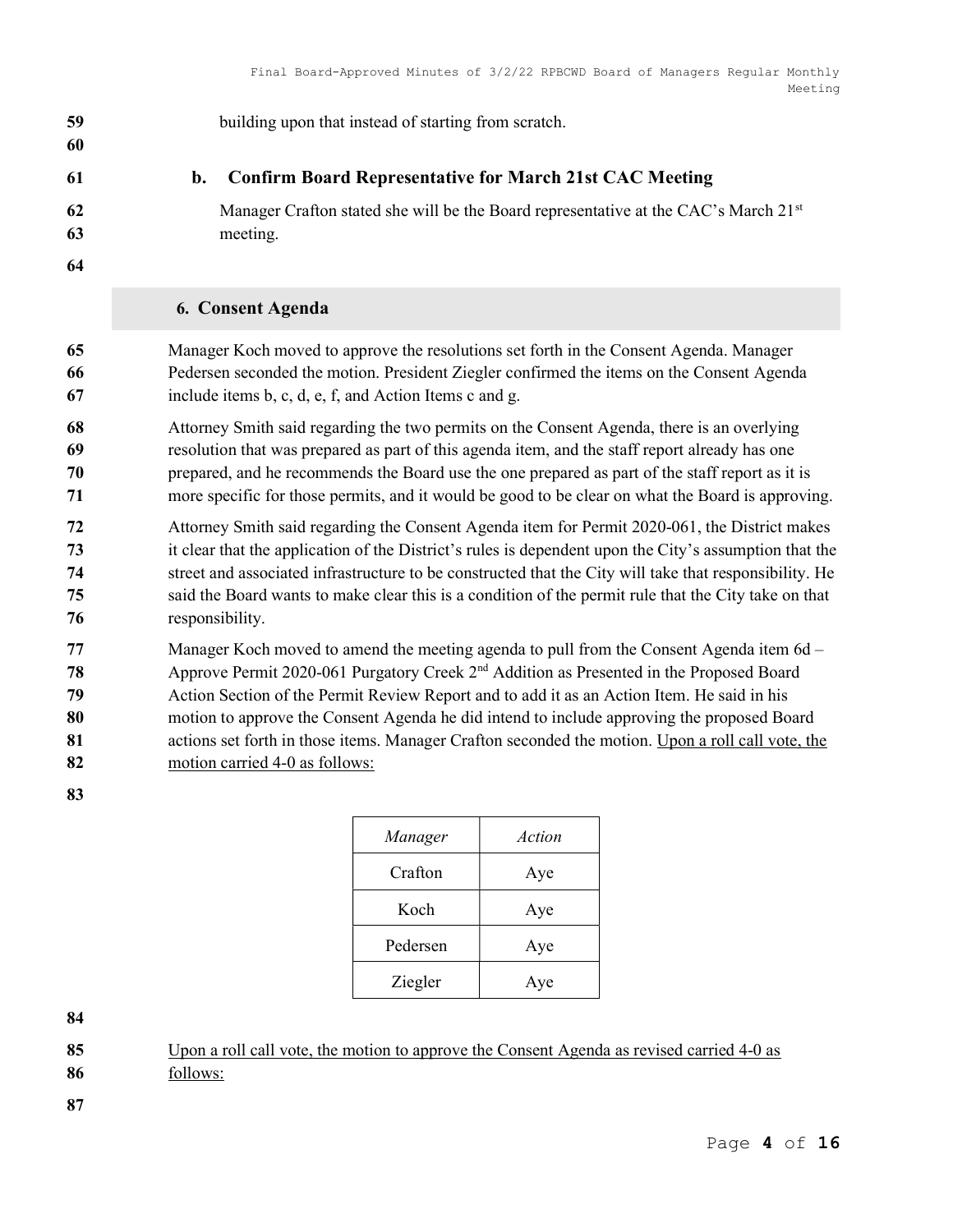| Manager  | Action |
|----------|--------|
| Crafton  | Aye    |
| Koch     | Aye    |
| Pedersen | Aye    |
| Ziegler  | Aye    |

89 The Consent Agenda included items 6b – Approve Resolution 22-019 in Support of Minnesota 90 GreenCorps Member, 6c -Approve Payment Application #3 for Pioneer Wetland Restoration 91 Project, 6e – Approve Permit 2021-089 Nor-Son Development as Presented in the Proposed 92 Board Action Section of the Permit Review Report, 6f – Approve Task Order 6i for Barr 93 Engineering Assistance with WOMP Station Monitoring, 7c – Approve Resolution 22-021 – 94 Temporary Interim Administrator Extension, and 7g – Accept February Construction Inspection 95 Report.

96

# 7. Action Items

| 97  | a. Items Pulled from Consent Agenda |    |                                                                                 |
|-----|-------------------------------------|----|---------------------------------------------------------------------------------|
| 98  |                                     | ı. | Approve Resolution 22-018 Confirming Transfer of Day-to-Day                     |
| 99  |                                     |    | <b>Banking from Old National to US Bank</b>                                     |
| 100 |                                     |    | Manager Koch moved to adopt Resolution 22-018 with the proposed change          |
| 101 |                                     |    | that Attorney Smith described to adopt a resolution approving closing the       |
| 102 |                                     |    | District's two Old National accounts. Manager Pedersen seconded the motion.     |
| 103 |                                     |    | Manager Koch made the friendly amendment to authorize the District's Legal      |
| 104 |                                     |    | Counsel to craft the language as appropriate for the resolution the bank needs. |
| 105 |                                     |    | Manager Pedersen accepted the friendly amendment. Upon a roll call vote, the    |
| 106 |                                     |    | motion carried 4-0 as follows:                                                  |
| 107 |                                     |    |                                                                                 |

| Manager  | Action |
|----------|--------|
| Crafton  | Aye    |
| Koch     | Aye    |
| Pedersen | Aye    |
| Ziegler  | Aye    |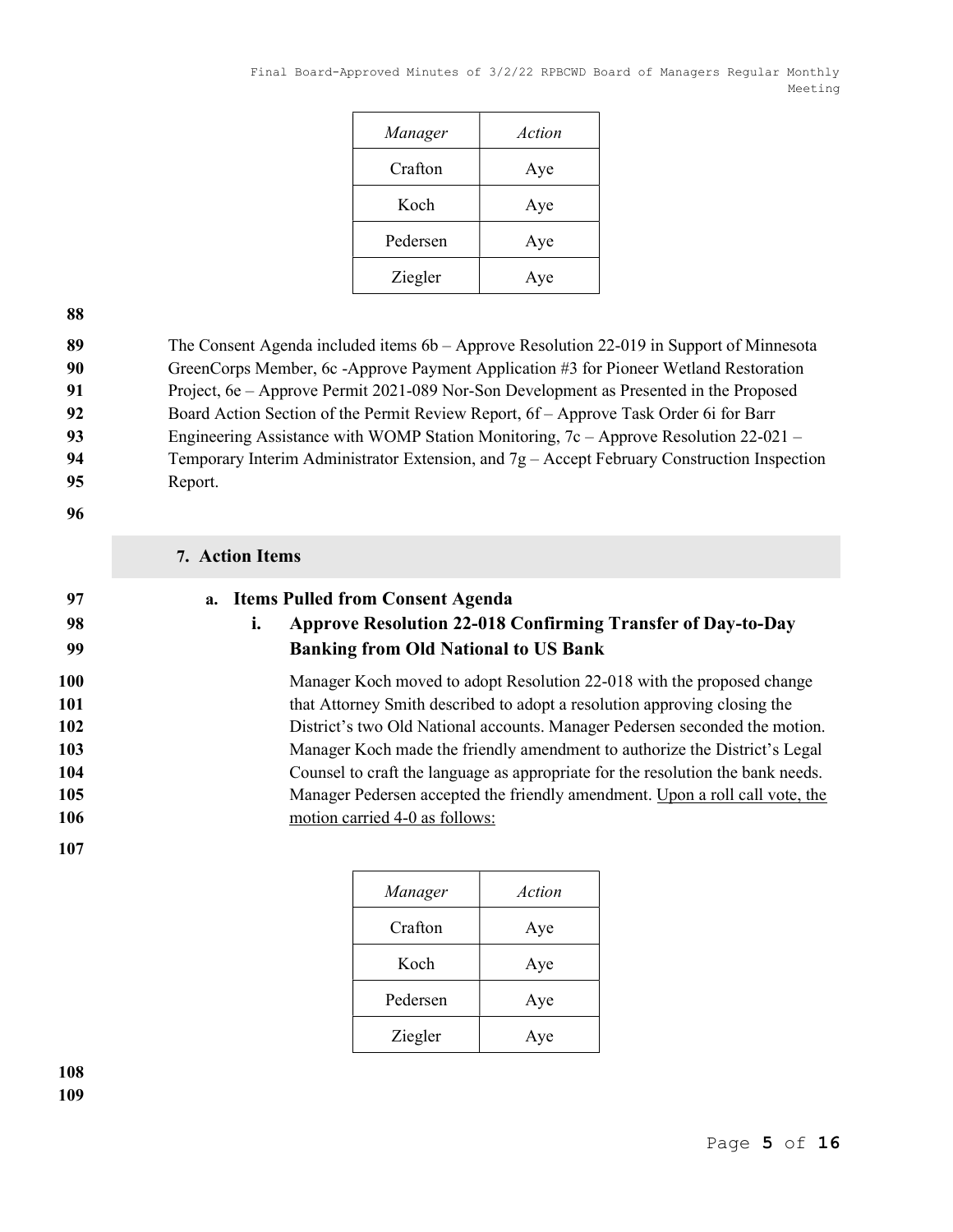# 110 i. Approve Permit 2020-061 Purgatory Creek 2<sup>nd</sup> Addition as 111 Presented in the Proposed Board Action Section of the Permit 112 Review Report

113 Manager Koch moved to approve Permit 2020-061 with the addition stated by Attorney Smith. Attorney Smith reiterated that the approval is conditioned upon the City's assumption of responsibility for the street and associated 116 infrastructure to be constructed. Manager Koch said he includes Attorney Smith's condition in his motion. Manager Pedersen seconded the motion. Upon **a** roll call vote, the motion carried 4-0 as follows:

| Manager  | Action |
|----------|--------|
| Crafton  | Aye    |
| Koch     | Aye    |
| Pedersen | Aye    |
| Ziegler  | Aye    |

120

119

127

# 121 ii. Adopt Resolution 22-020 Request Vacant Board Position be Filled

Manager Koch moved to adopt the resolution. He commented that the statutes indicate Hennepin county is supposed appoint a replacement within 90 days, so it is appropriate for the Board to adopt this resolution, because statute doesn't allow the Board to wait until September. Manager Pedersen seconded the 126 motion. Upon a roll call vote, the motion carried 4-0 as follows:

| Manager  | Action |
|----------|--------|
| Crafton  | Aye    |
| Koch     | Aye    |
| Pedersen | Aye    |
| Ziegler  | Aye    |

128

# 129 b. Closed Session Interim Administrator Review

130 By consensus the managers agreed there was no need to move into closed session and 131 131 no need to discuss this item.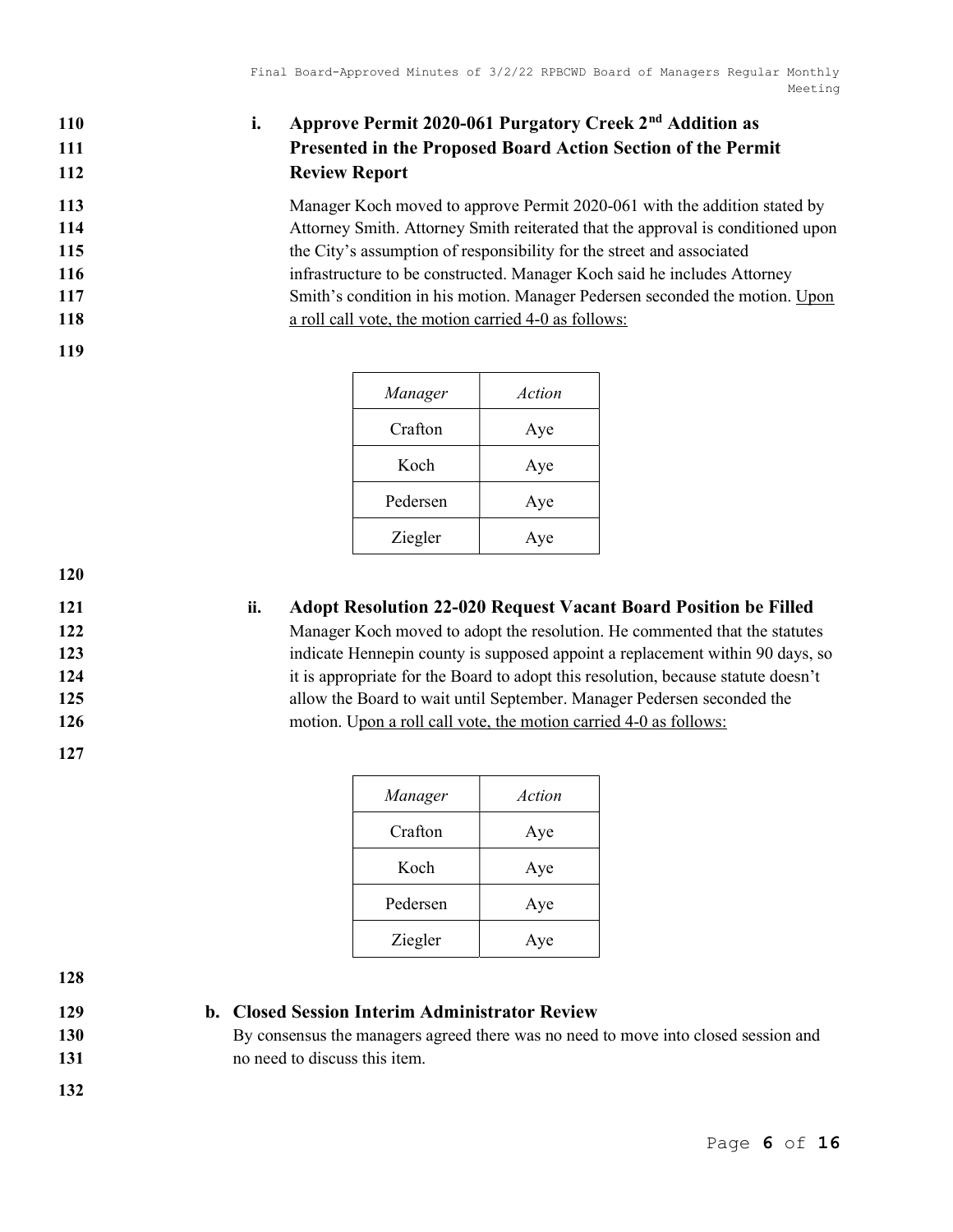- 133 c. Accept January Staff Report
- 

134 Manager Pedersen moved to accept the January staff report. Manager Crafton seconded 135 the motion. Upon a roll call vote, the motion carried 4-0 as follows:

| Manager  | Action |
|----------|--------|
| Crafton  | Aye    |
| Koch     | Aye    |
| Pedersen | Aye    |
| Ziegler  | Aye    |

#### 137 138

# 139 d. Accept February Staff Report

Manager Crafton moved to accept the February staff report. Manager Pedersen seconded the motion. Manager Koch asked about what Eden Prairie's model will 142 include regarding creeks in and out of Eden Prairie. Engineer Sobiech said the areas of 143 the creek outside of Eden Prairie will be included in the model but won't be as detailed as the areas of the creek inside Eden Prairie. Engineer Sobiech explained the City of 145 Minnetonka updated all of Purgatory Creek. He said there will be a little bit of the Lotus Lake watershed that will need to be updated, but that portion is very minimal. He provided more information about the level of detail included in the model.

- 148 Manager Koch asked for more details about the proposed fluoridone treatment. Staff 149 Maxwell provided information about the District's grant application with the DNR to do 150 a fluoridone treatment on Staring Lake. He said the proposal for the scope of work will 151 be coming in front of the Board.
- 152 Manager Koch asked if a copy of the District's annual report of WCA activity that staff 153 submitted to BWSR is available on the District's website or how can he access it. 154 Engineer Sobiech said staff can make it available to managers.
- 155 Manager Koch asked if the District has been in contact with North Dakota about its 156 extensive wetland program. Temporary Interim Administrator Sobiech replied that to 157 his knowledge, the District hasn't been in contact with folks in North Dakota, but the 158 BWSR and Wisconsin DNR have teamed up to pursue development of a new wetland 159 evaluation program. Temporary Interim Administrator Sobiech said staff Dickhausen 160 has reached out to the DNR and BWSR to volunteer for those committees to help 161 develop that program and also to offer being a test program.
- 162 Manager Koch asked for more details about looking at the release rates of phosphorous 163 in shallow areas of Lotus Lake. Engineer Sobiech said cores taken in the shallower 164 areas show a higher release rate than those areas that were treated, so it makes sense to 165 target those shallower areas. Manager Koch said the wake boat study should be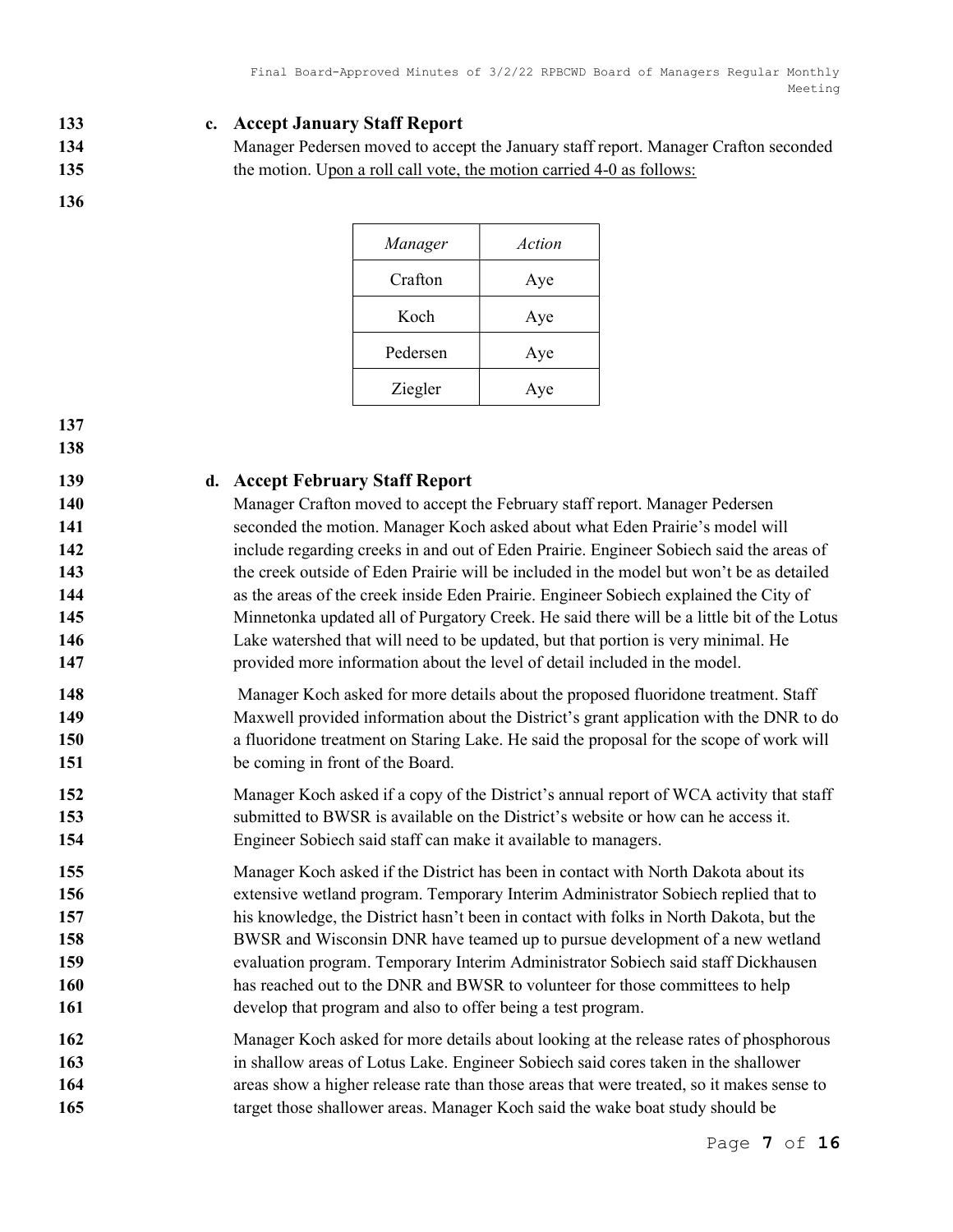166 considered. Manager Crafton recommended the District write a letter to St. Anthony 167 Falls Lab about the wake boat study, as the District contributed \$10,000 and didn't 168 receive quite the deliverables the District was expecting.

169 Upon a roll call vote, the motion carried 4-0 as follows:

#### 170

| Manager  | Action |
|----------|--------|
| Crafton  | Aye    |
| Koch     | Aye    |
| Pedersen | Aye    |
| Ziegler  | Aye    |

#### 171

### 172 e. Accept February Engineer Report

Manager Pedersen moved to accept the February Engineer Report. Manager Crafton seconded the motion. Manager Koch asked when the sediment analysis on Lotus Lake took place. Staff Maxwell said the cores were collected last year. Manager Koch asked 176 if any other watershed organizations are sharing with the District what they have done regarding cost-share analysis. Engineer Sobiech said he understands Houston Engineering spoke with the Capitol Region Watershed District and approved sharing that information with the District. Manager Koch recommended staff follow up on the sharing of information. Upon a roll call vote, the motion carried 4-0 as follows:

181

| Manager  | Action |
|----------|--------|
| Crafton  | Aye    |
| Koch     | Aye    |
| Pedersen | Aye    |
| Ziegler  | Aye    |

182

### 183 f. Accept Memo on Status of Work without Permits

184 Temporary Interim Administrator Sobiech went through the summary memo included in 185 the meeting packet regarding three locations where work has been done without permits 186 and gave a status update.

187 Manager Koch commented he wants to make sure the work the property owners say 188 they have done gets done correctly and that the District recovers its time and expenses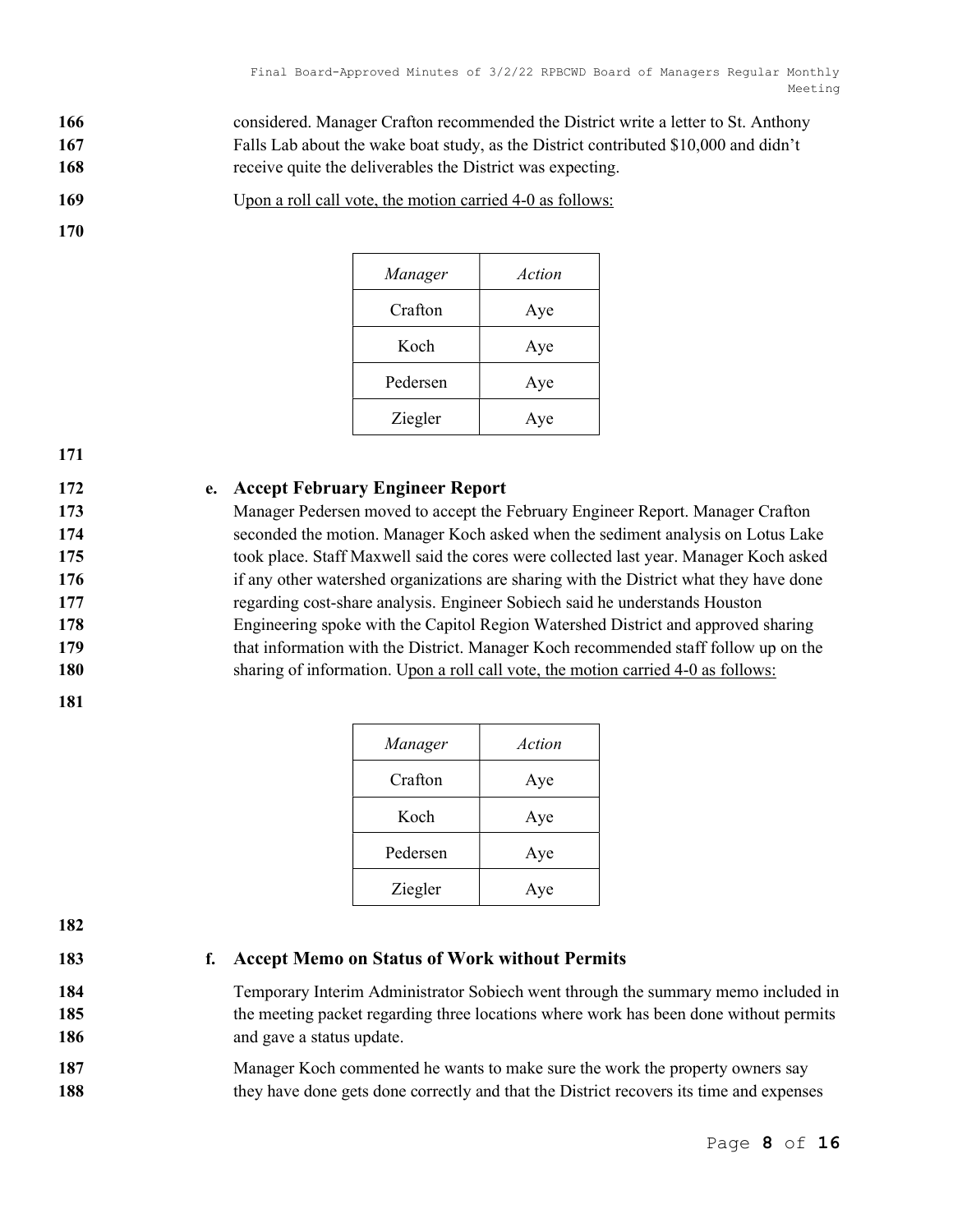incurred on these projects and facilitating them through the District's permit process. Manager Koch said he was very concerned about the Eliason fellow, and the District can't allow people to do things without permits. He said he would like staff to consult with Attorney Smith about options and the best course of action to get compliance and to come back to the Board with recommendations. Manager Koch said he brought two of these items to the District's attention, the most recent being 7300 Laredo Drive.

Manager Koch moved to accept the memo and direct staff to consult with District Legal Counsel and bring back recommendations on how to deal with these three situations and future situations. Manager Pedersen seconded the motion. Upon a roll call vote, the 198 motion carried 4-0 as follows:

| Manager  | Action |
|----------|--------|
| Crafton  | Aye    |
| Koch     | Aye    |
| Pedersen | Aye    |
| Ziegler  | Aye    |

200

199

201

#### 202 g. Accept January Treasurer's Report

203 Manager Crafton said she reviewed the report and transactions in accordance with the 204 District's internal policies and procedures and she moved to accept the January 205 Treasurer's Report. Manager Pedersen seconded the motion.

206 Manager Koch asked if the payment to the City of Eden Prairie in the amount of 207 \$235,000 is in connection with the project for the Duck Lake bridge. He said he wants 208 to make sure the District isn't paying sooner than obligated by contract and that the 209 conditions in the contract have been satisfied. Temporary Interim Administrator 210 Sobiech gave a construction status update as provided to him by the City of Eden 211 Prairie. He explained the agreement outlined payment in five installments starting in 212 2021, after the contract gets awarded and construction started. He said he doesn't recall 213 milestones listed in the agreement. Manager Koch said there should have been, and 214 there was discussion about putting those triggers in there. He said he is uncomfortable 215 approving the payment until someone looks at the contract and tells him the District is 216 obligated to make the payment. Upon a roll call vote, the motion carried 3-1 as follows:

| Manager | Action |
|---------|--------|
| Crafton | Aye    |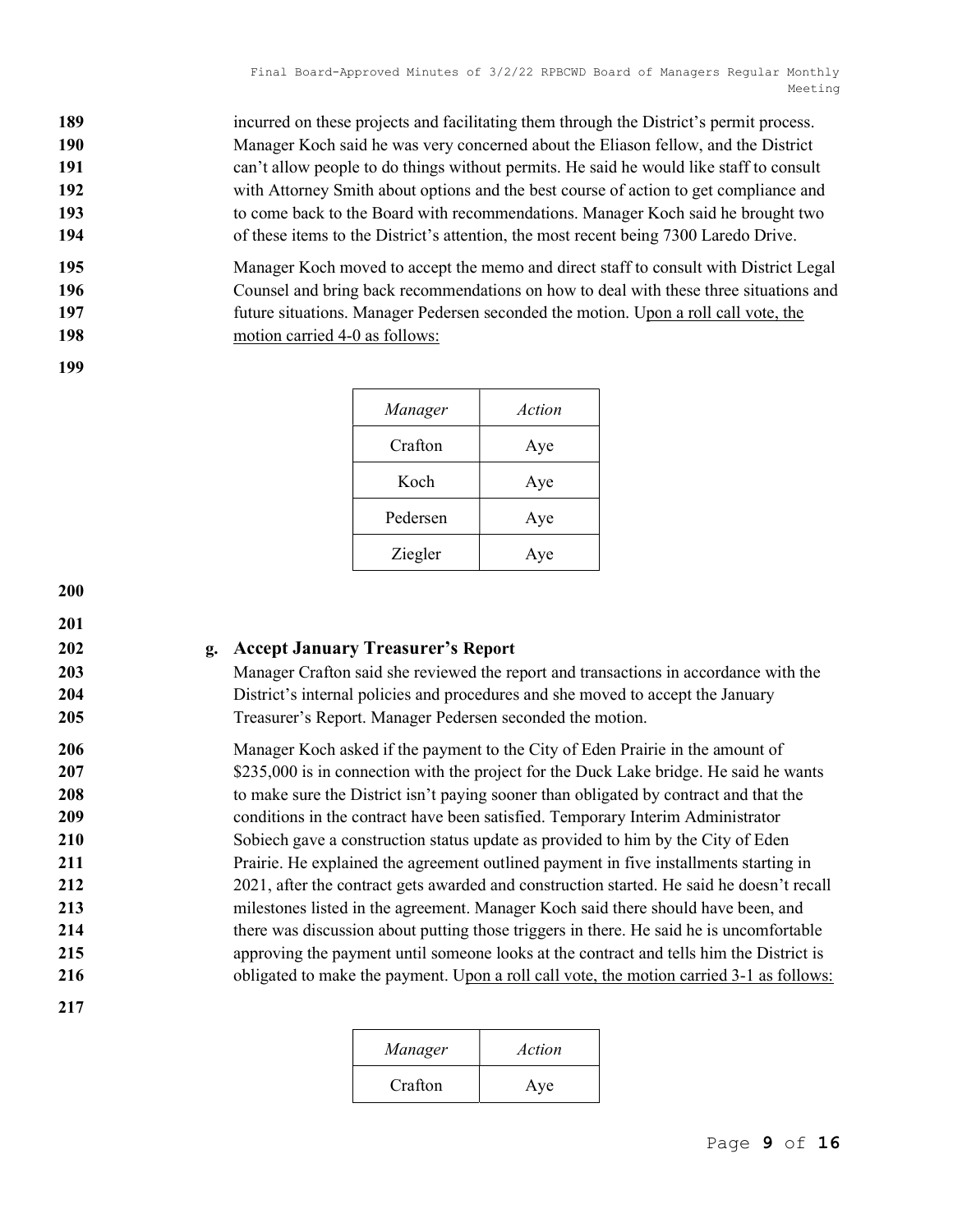| Koch     | No  |
|----------|-----|
| Pedersen | Aye |
| Ziegler  | Aye |

219

225

### 220 h. Approve Paying of the Bills

221 Manager Koch moved to approve paying the bills with the caveat that the Treasurer and 222 District Legal Counsel confirm that the \$235,000 payment to the City of Eden Prairie is 223 in fact payable and due based on the terms of the agreement. President Ziegler seconded 224 the motion. Upon a roll call vote, the motion carried 4-0 as follows:

| Manager  | Action |
|----------|--------|
| Crafton  | Aye    |
| Koch     | Aye    |
| Pedersen | Aye    |
| Ziegler  | Aye    |

226

# 227 228 i. Approve Resolution 22-022 Grant Agreement with the City of Chanhassen 229 for a Groundwater Conservation Grant and Authorize President to Execute 230 Grant Program Coordinator Forbes provided background on the District's Ground 231 Water Conservation Grant Program, the cost-share grants awarded, and the status of 232 those cost-share grants. She summarized the proposed grant share agreement with the 233 City of Chanhassen at an amount of \$15,058 as proposed in Resolution 22-022. 234 Manager Koch commented the \$15,058 is an increase from the amount in a previous 235 letter from the City, and he asked staff to note going forward the reasons when there are 236 changes like that, so managers are made aware. He said the agreement includes the 237 indemnification language exactly as the District should be including in its contracts. 238 Manager Koch moved to adopt Resolution 22-022. Manager Crafton seconded the 239 motion. 240 Attorney Smith said there is a letter included at Exhibit A that doesn't belong with the 241 scope of work. He recommended that not be part of the agreement, as the scope is 242 clearly spelled out otherwise. Attorney Smith said it would be worthwhile for 243 Temporary Interim Administrator Sobiech or Staff Forbes to work with the District's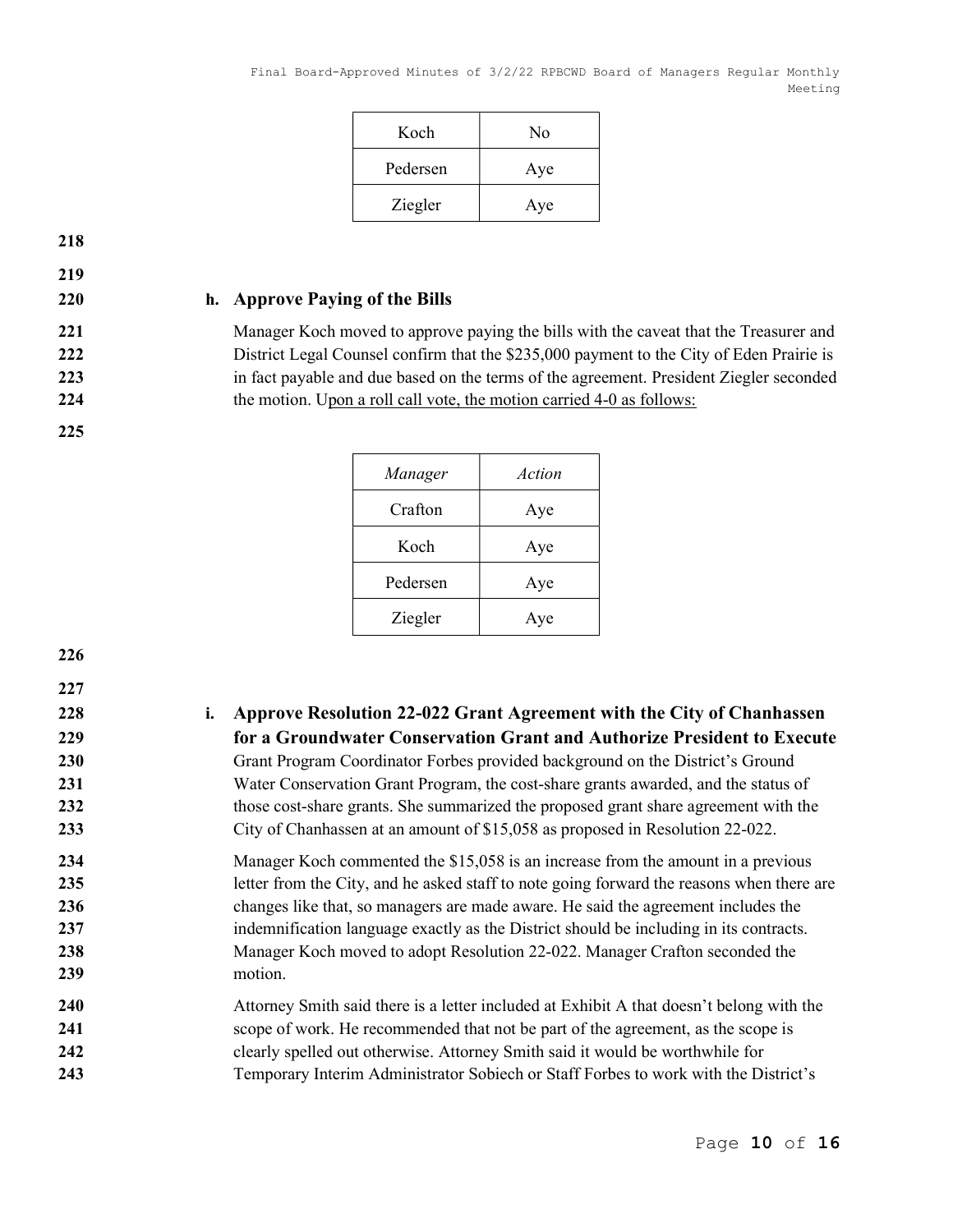- 244 Legal Counsel on an update on the status of the cost-share grant agreements with the 245 other cities, so the Board is apprised of the situation with those grants.
- 246 Manager Koch amended his motion to delete the letter in Exhibit A from Resolution 22-
- 247 247 022. Manager Crafton accepted the friendly amendment. Upon a roll call vote, the
- 248 motion carried 4-0 as follows:
- 249

| Manager  | Action |
|----------|--------|
| Crafton  | Aye    |
| Koch     | Aye    |
| Pedersen | Aye    |
| Ziegler  | Aye    |

251 Manager Crafton moved that staff review the status of the cost-share grant projects with 252 other cities and bring back the information to the Board. Manager Koch seconded the 253 motion. Manager Koch said he thinks the update would be appropriate to have when the 254 Board discusses the reconciliation of the District's 2021 budget. Upon a roll call vote, 255 the motion carried 4-0 as follows:

#### 256

| Manager  | Action |
|----------|--------|
| Crafton  | Aye    |
| Koch     | Aye    |
| Pedersen | Aye    |
| Ziegler  | Aye    |

#### 257

# 8. Discussion Items

# 258 a. DDA Human Resources Inc. – Administrator Search Update

259 Mr. Mark Casey of DDA Human Resources Inc. presented a timeline for the 260 administrator search process and asked if there are any questions. He said he is seeking 261 the Board's approval of the timeline and for moving forward in the process. Manager 262 Pedersen moved to approve the administrator search timeline and to move forward. 263 Manager Crafton seconded the motion. Manager Koch added a friendly amendment to 264 change the special meeting to March  $17<sup>th</sup>$  at 9 a.m. Upon a roll call vote, the motion 265 carried 4-0 as follows: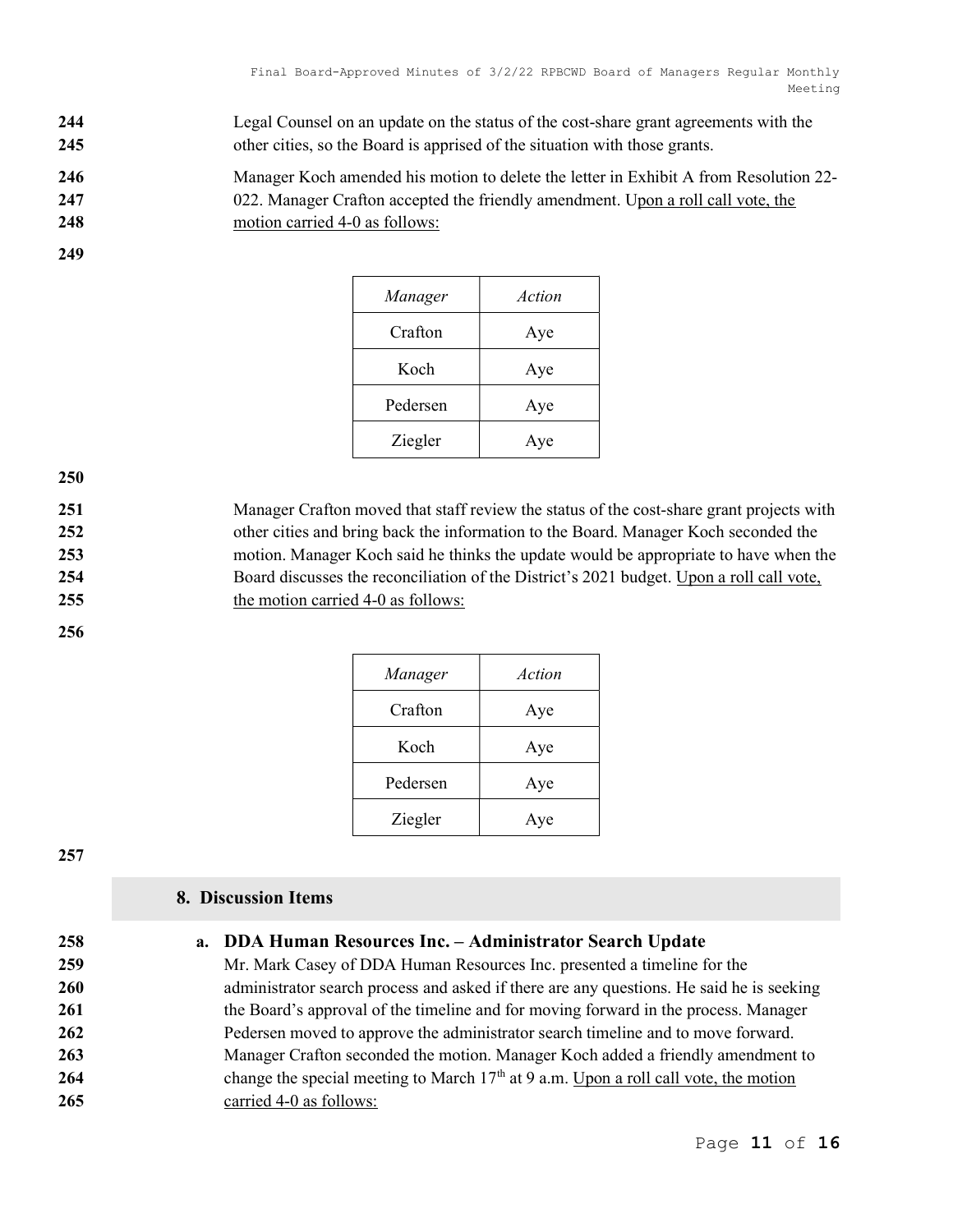| Manager  | Action |
|----------|--------|
| Crafton  | Aye    |
| Koch     | Aye    |
| Pedersen | Aye    |
| Ziegler  | Aye    |

### 267 b. University of Minnesota Aquatic Vegetation Management Proposal

268 Staff Maxwell noted the memo in the meeting packet states the objective of the study and 269 lists specifically what the District is getting out of the project. Dr. Ray Newman 270 summarized other work he has conducted with the District in terms of water quality in the 271 watershed and explained this work is on the vegetation response. He went into more 272 detail about the proposed work. Manager Pedersen moved to accept the University of 273 Minnesota Aquatic Vegetation Management Proposal and authorize moving forward.

Temporary Interim Administrator Sobiech said District staff is looking for concurrence from the Board that it wants to move forward, and if it does, then the proposal will be **reviewed in detail and an agreement will be drafted to bring to the Board. Manager Koch** provided his recommendations on information to include, such as cost benefit analysis, and the structure of that information. He said the District really needs to stick to it's 10- year plan or change the plan. Temporary Interim Administrator Sobiech said aquatic 280 vegetation work is in the District's 10-Year Plan, but it is an important step to bring that 281 information to the Board, so it understands where it is in the Plan.

282 Manager Pedersen amended her motion to approve development of the proposal and draft 283 agreement and bring to the Board. Manager Crafton seconded the motion. Upon a roll 284 call vote, the motion carried 4-0 as follows:

285

| Manager  | Action |
|----------|--------|
| Crafton  | Aye    |
| Koch     | Aye    |
| Pedersen | Aye    |
| Ziegler  | Aye    |

286

#### 287 c. 2022 AIS Monitoring Partnerships

288 Temporary Interim Administrator Sobiech said the meeting packet includes a summary of 289 the 2021 AIS Monitoring partnerships with the City of Chanhassen and City of Eden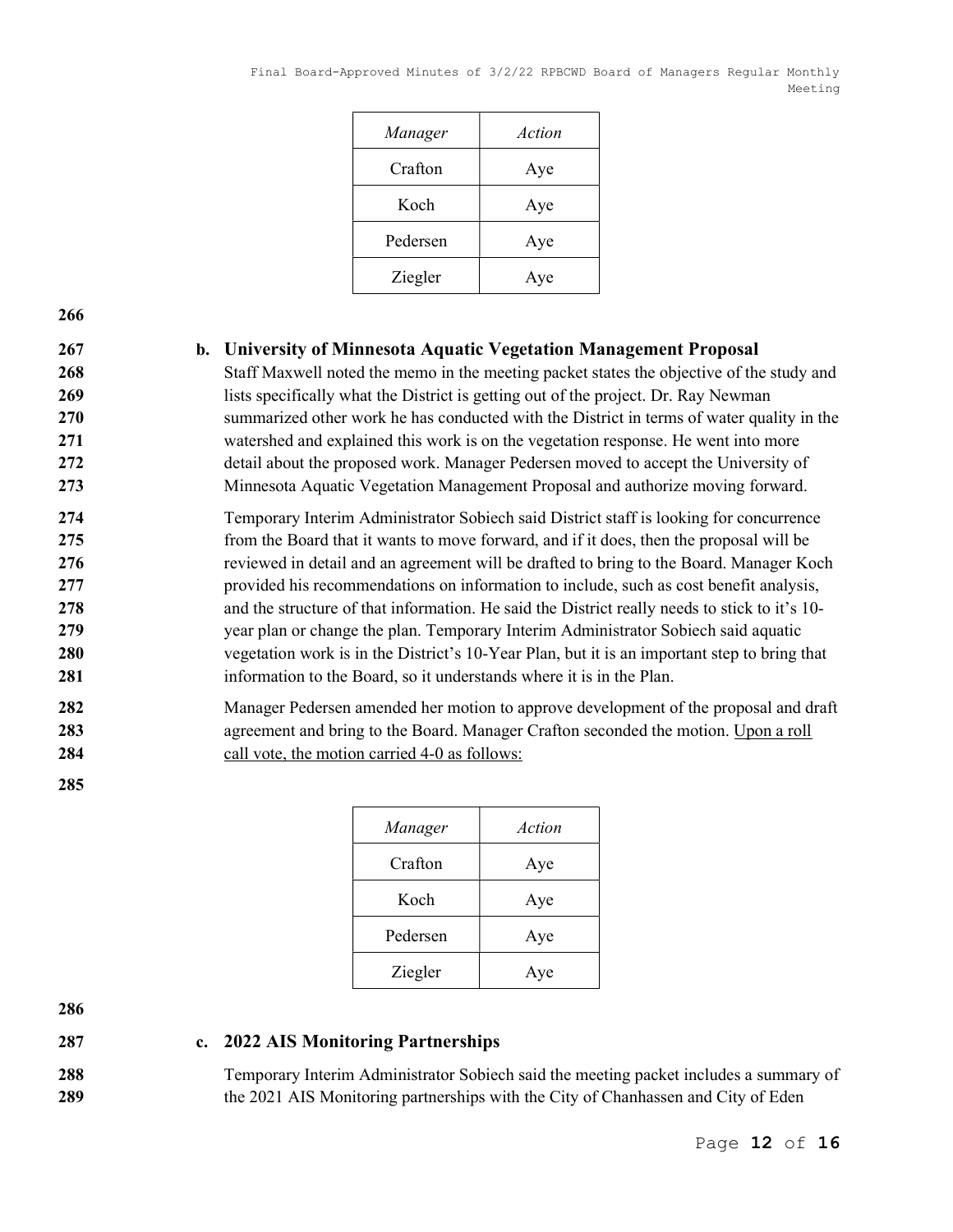290 Prairie. He said staff is looking for Board direction on 2022 support of these partnerships 291 for water craft inspections in the Carver County portion of the district and the three lakes 292 in Eden Prairie.

293 Manager Koch moved to direct staff to move forward to bring recommendations to the 294 Board and to seek out the requests from the cities and counties and bring all information 295 back to the Board. Manager Crafton seconded the motion. Attorney Smith clarified the 296 motion is for staff to be proactive in developing a proposal with the other partners and 297 bringing it to the Board. Manager Koch said yes, that is his motion. Upon a roll call vote, 298 the motion carried 4-0 as follows:

299

| Manager  | Action |
|----------|--------|
| Crafton  | Aye    |
| Koch     | Aye    |
| Pedersen | Aye    |
| Ziegler  | Aye    |

300

315

# 301 d. 2021 Annual Report Status

Grant Program Coordinator Forbes displayed a timeline for developing the annual report and shared an update on next steps for the managers' review and commenting on the draft report. Manager Koch commented BWSR has specific specifications for what is included 305 in the annual report, and he wants staff to make sure the District follows each and every one of those report requirements.

# 307 e. Attorney Report

308 i. Closed Session – Spring Valley Friends vs. RPBCWD Litigation 309 Attorney Smith said there's no need for a closed session on this matter

tonight. He provided an update on the litigation process. Attorney Smith explained the District had brought the motion to dismiss, which was scheduled for February. He said the judge needed to change the calendar and the District hasn't yet received a new date for that hearing, so the District is waiting to receive the new date of the hearing.

316 f. Engineer Report

317 Temporary Interim Administrator/Engineer Sobiech said that at the continuance of the 318 Board's February  $2<sup>nd</sup>$  meeting, there was discussion about the potential opportunity for 319 Barr Engineering to work with the City of Minnetonka on a streambank stabilization 320 project along Purgatory Creek in Purgatory Creek Park. He said the City of Minnetonka 321 is interested in pursuing some type of a partnership such as a cost share or technical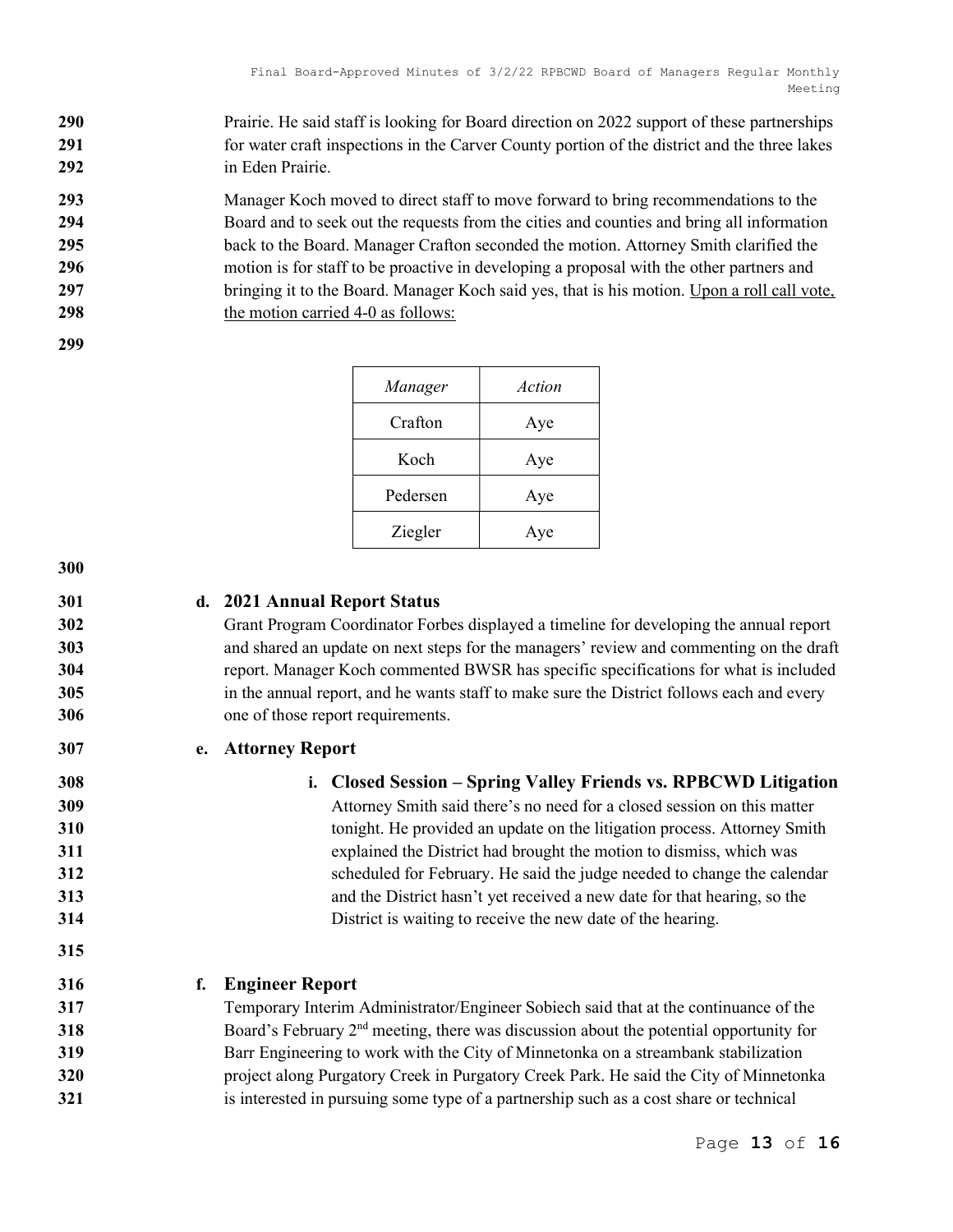- 322 assistance. He reported the City is discussing it internally and will reach out to the 323 District when they have more plans in place.
- 324 Manager Koch expressed his concern about Riley Creek by Noble Hills and the potential
- 325 for sloughing of the slope. He said he would like that updated as part of the District's
- 326 CRAS, and maybe the City of Eden Prairie would be interested in partnering with the
- 327 District. Manager Koch moved for staff to come back to the Board with
- 328 recommendations with respect to the slopes along Riley Creek along the Fredrick-Miller 329 Spring area. Manager Pedersen seconded the motion. Upon a roll call vote, the motion
- 330 carried 4-0 as follows:
- 331

| Manager  | Action |
|----------|--------|
| Crafton  | Aye    |
| Koch     | Aye    |
| Pedersen | Aye    |
| Ziegler  | Aye    |

| 332 |                                                                           |  |  |
|-----|---------------------------------------------------------------------------|--|--|
| 333 | <b>Administrator Report</b><br>g.                                         |  |  |
| 334 | i. Email Forwarding                                                       |  |  |
| 335 | Temporary Interim Administrator Sobiech provided an update on work        |  |  |
| 336 | with the IT consultant and email forwarding processes.                    |  |  |
| 337 | ii. Meeting Minute Development                                            |  |  |
| 338 | Temporary Interim Administrator Sobiech noted work being done to look     |  |  |
| 339 | at ways the Board's draft minutes could be distributed to managers prior  |  |  |
| 340 | to the Board packet coming out. He said he will suggest the Governance    |  |  |
| 341 | Committee look at what the requirement is for minutes. Attorney Smith     |  |  |
| 342 | said the minutes record the votes, the Board secretary is responsible for |  |  |
| 343 | producing the minutes, and the required certification means certification |  |  |
| 344 | that the minutes are accurate as approved by the Board. Manager Koch      |  |  |
| 345 | said the Governance Committee can discuss this with Attorney Smith and    |  |  |
| 346 | provide clarification, so everyone is on the same page.                   |  |  |
| 347 | h. Manager Report                                                         |  |  |
| 348 | <b>Upcoming Data Practices Office Trainings</b><br>i.                     |  |  |
| 349 | Manager Koch recommended every manager and administrator go               |  |  |
| 350 | through this training.                                                    |  |  |
| 351 | ii. Meeting Notices                                                       |  |  |
| 352 | Manager Koch said the District's last two meeting notices were excellent. |  |  |
|     |                                                                           |  |  |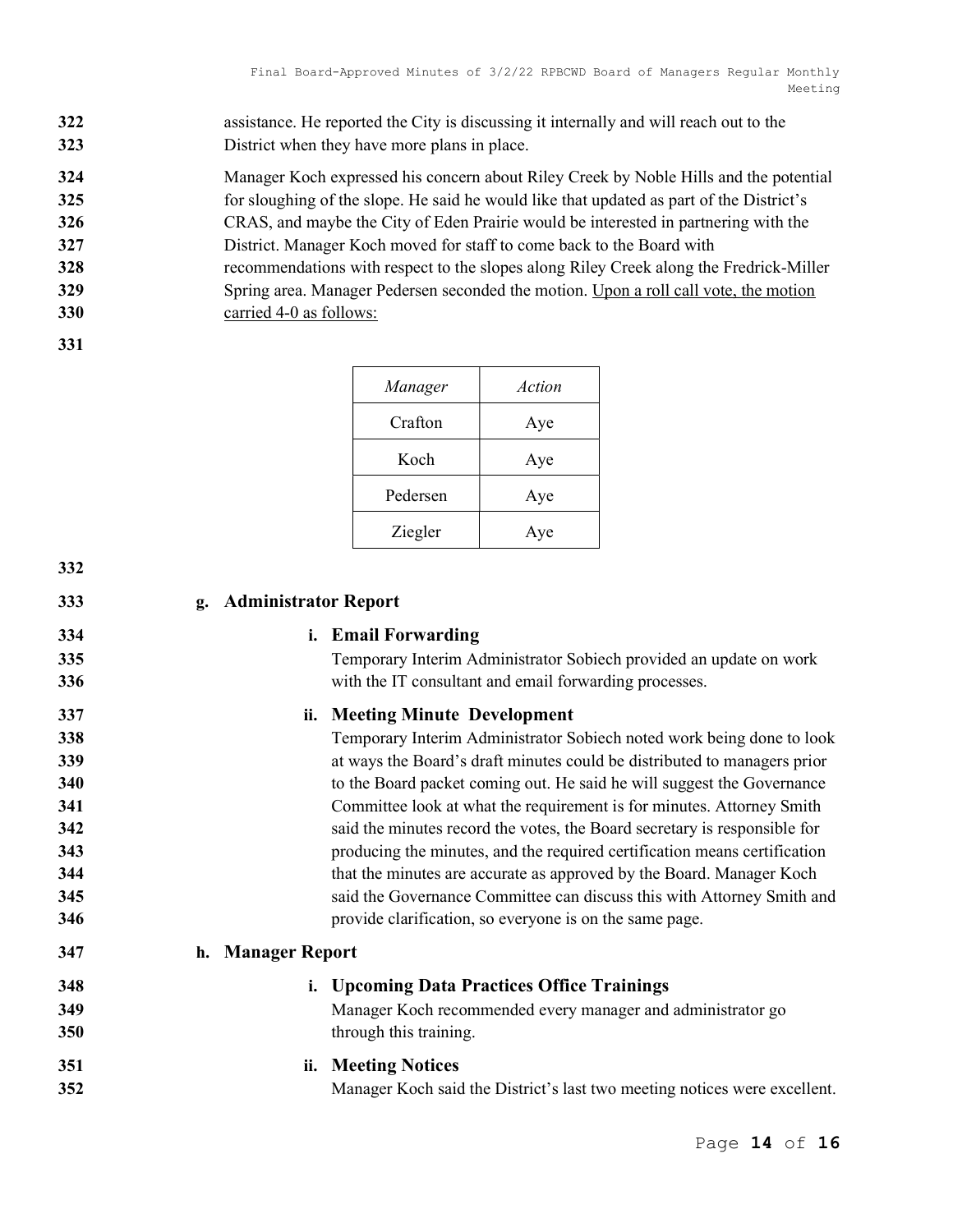|                                   | iii. Manager Pedersen – Lake Association Forming<br>Manager Pedersen reported Silver Lake residents are planning to form a<br>lake association and are looking at finding information on why Silver<br>Lake's level has gone down substantially over the last year. She said she<br>heard that the group is planning to bring something to the District in the                                                                                                                                                                                                                                                                                                                                                                                                                                                                                 |
|-----------------------------------|------------------------------------------------------------------------------------------------------------------------------------------------------------------------------------------------------------------------------------------------------------------------------------------------------------------------------------------------------------------------------------------------------------------------------------------------------------------------------------------------------------------------------------------------------------------------------------------------------------------------------------------------------------------------------------------------------------------------------------------------------------------------------------------------------------------------------------------------|
|                                   | next month or so. She said she recused herself from the group in those<br>discussions, and she's not really part of that group, unless the group needs<br>background information about the watershed and/or District.                                                                                                                                                                                                                                                                                                                                                                                                                                                                                                                                                                                                                          |
| <b>Personnel Committee Report</b> |                                                                                                                                                                                                                                                                                                                                                                                                                                                                                                                                                                                                                                                                                                                                                                                                                                                |
|                                   | i. February 16 <sup>th</sup> Meeting Summary                                                                                                                                                                                                                                                                                                                                                                                                                                                                                                                                                                                                                                                                                                                                                                                                   |
|                                   | Manager Pedersen said the notes are in the meeting packet.                                                                                                                                                                                                                                                                                                                                                                                                                                                                                                                                                                                                                                                                                                                                                                                     |
|                                   |                                                                                                                                                                                                                                                                                                                                                                                                                                                                                                                                                                                                                                                                                                                                                                                                                                                |
|                                   | <b>Governance Committee Report</b>                                                                                                                                                                                                                                                                                                                                                                                                                                                                                                                                                                                                                                                                                                                                                                                                             |
|                                   | i. February 11 <sup>th</sup> Meeting Summary                                                                                                                                                                                                                                                                                                                                                                                                                                                                                                                                                                                                                                                                                                                                                                                                   |
|                                   | President Ziegler said the Committee met and talked about the current<br>manual and agreed to use the 2020 manual to start with for discussion.<br>He said another meeting is scheduled for March 4 <sup>th</sup> . Manager Koch<br>added the Governance Committee agreed it will meet the Friday after<br>each regular District Board meeting. Manager Koch commended Ms.<br>Bakkum on the great work she has been doing.                                                                                                                                                                                                                                                                                                                                                                                                                     |
|                                   | President Ziegler moved to have the Personnel Committee look at<br>appropriate compensation for the extra work done by District staff due<br>to the temporary interim administrator situation and to bring a<br>recommendation back to the Board. Manager Koch seconded the motion.<br>Manger Crafton said the District staff is amazing to work with and<br>commended Ms. Bakkum on her great work. Manager Koch mentioned<br>the great work done by all staff members. Manager Ziegler made the<br>friendly amendment that the Personnel Committee work with the<br>temporary interim administrator and legal team on the recommendation.<br>Temporary Interim Administrator thanked all the staff members for how<br>they have stepped up and have been fabulous to work with. Upon a roll<br>call vote, the motion carried 4-0 as follows: |
|                                   |                                                                                                                                                                                                                                                                                                                                                                                                                                                                                                                                                                                                                                                                                                                                                                                                                                                |

| Manager  | Action |
|----------|--------|
| Crafton  | Aye    |
| Koch     | Aye    |
| Pedersen | Aye    |
| Ziegler  | Aye    |